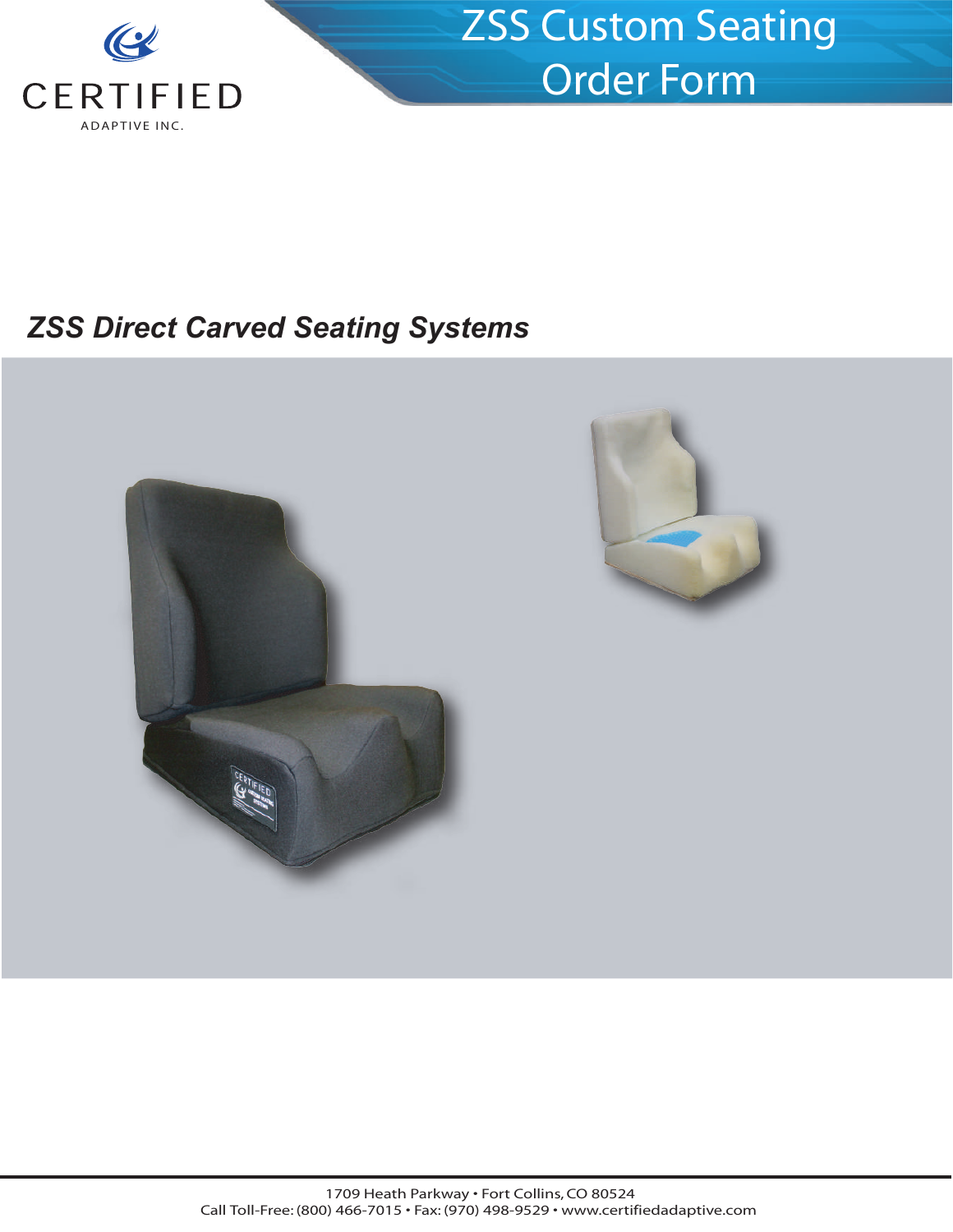

## *Custom Seating Face Sheet*

#### **General/Account Information:**

| <b>Client Information:</b>                                              |                                   |                                                                                     |                                                                                                             |                                                                 |
|-------------------------------------------------------------------------|-----------------------------------|-------------------------------------------------------------------------------------|-------------------------------------------------------------------------------------------------------------|-----------------------------------------------------------------|
| <b>Client Demographics:</b>                                             |                                   |                                                                                     |                                                                                                             |                                                                 |
|                                                                         | Age: Sex: Height: Weight: Weight: |                                                                                     |                                                                                                             |                                                                 |
| <b>Shape Capture Information:</b><br>$\Box$ Cast $\Box$ Scan $\Box$ App |                                   | *Please send all scan files to: scans@certifiedortho.com, or simply upload from app |                                                                                                             |                                                                 |
| <b>Mold Measurements:</b>                                               |                                   |                                                                                     |                                                                                                             |                                                                 |
| B                                                                       |                                   |                                                                                     | A. Trochanters<br><b>B. Leg Length</b><br>C. Waist<br>D. Mid-Thorax<br>E. Axilla Width<br>F. A-P Mid Thorax | $\overline{u}$<br>Rt $''$ Lt $''$<br>H Top of Shoulder <b>H</b> |

**Wheelchair Specifications:** *\*In order to avoid fabrication delays, this section must be completed*

| Mount to: $\square$ New $\square$ Existing<br>More than one wheelchair base being used?                                  |                            |                                           |                  |                          |            |  |
|--------------------------------------------------------------------------------------------------------------------------|----------------------------|-------------------------------------------|------------------|--------------------------|------------|--|
| Wheelchair Make                                                                                                          |                            |                                           | Wheelchair Model |                          |            |  |
| Wheelchair Type:                                                                                                         |                            |                                           |                  |                          |            |  |
| $\Box$ Manual Rigid Frame $\Box$ Tilt-n-Space $\Box$ Power Wheelchair $\Box$ Stroller $\Box$ Recline Option $\Box$ Other |                            |                                           |                  |                          |            |  |
|                                                                                                                          |                            | Mounting Type: □Back Bars or □Shear Plate |                  |                          |            |  |
| Seat Width <b>Seat Seat Seat Seat Seat Seat Seat Sea</b>                                                                 |                            | Seat Depth                                |                  | Back Width _____________ | Back Depth |  |
|                                                                                                                          |                            |                                           |                  |                          |            |  |
| <b>Seat to Back Angle</b>                                                                                                | $\boldsymbol{\mathcal{H}}$ |                                           |                  |                          |            |  |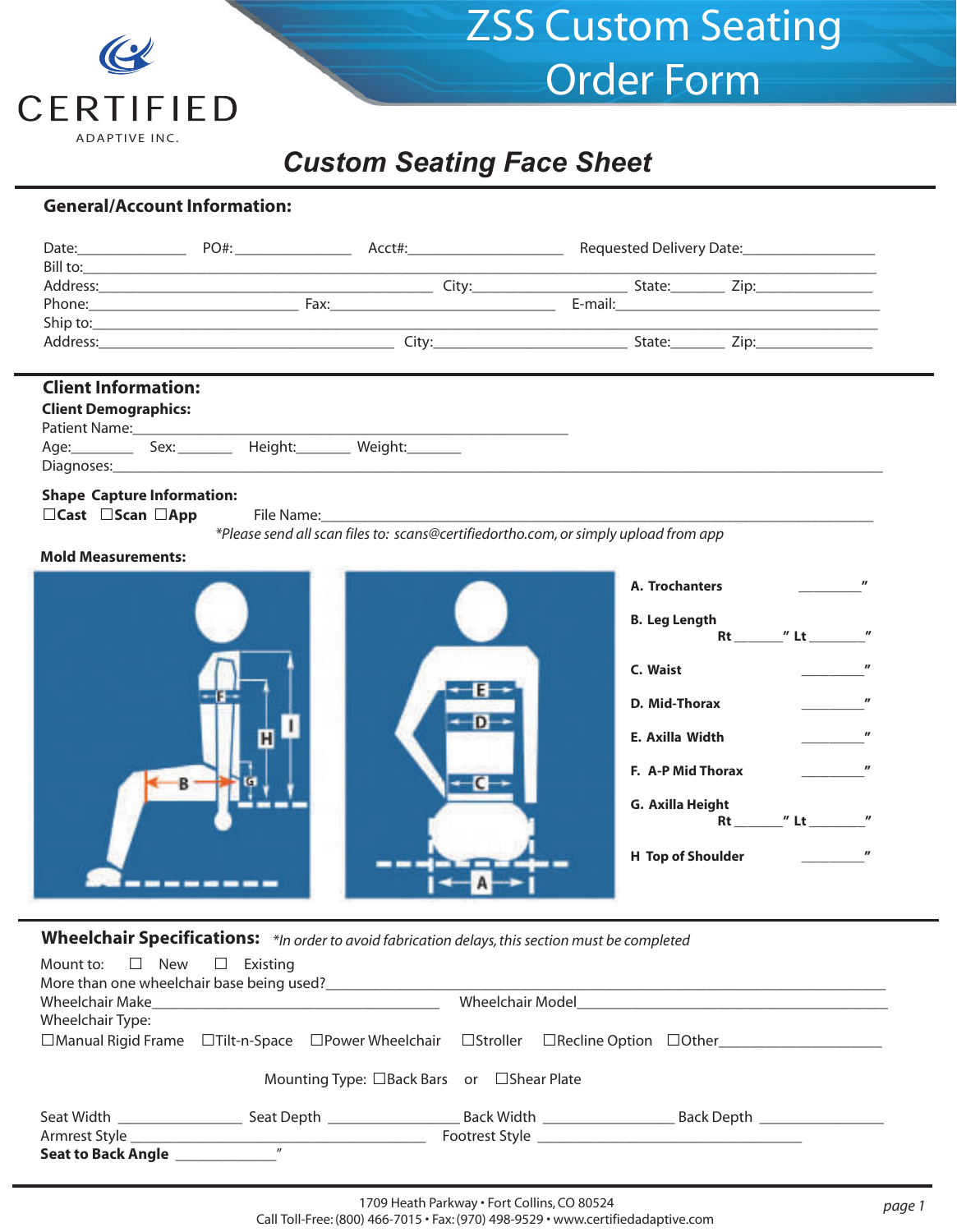

### **ZSS Custom Seat Cushion Product Selection**



- **□ Z-Axis Custom Seat Cushion** MSRP: \$1575.00  **Desired Cushion Width:**
	- **inches**
	- **or:**
	- **□ Use width from digital file**
	- **□ As narrow as possible**

### **Cushion Material Options**

**□ Z-Axis Custom Seat Cushion with Memory Foam**  (Model # ZAS-100C) *\*Medium Soft Density Standard. \*\*Other densities available upon request.*



**□ Z-Axis Custom Seat Cushion with Hyper-Dri®**  (Model # ZAS-200C)



**□ Z-Axis Custom Seat Cushion with Ortho-Foam**  (Model # ZAS-200C) (Option B)



CSO-SFS Add Soft Fit Memory Foam Layer to Seat MSRP:\$300.00

### **□ Z-Axis Custom Multi-Layered Seat Cushion**

(Ortho Foam with Soft Fit Memory Foam) (Model # ZAS-100C) (Option B)





**□ Flush Mount w/ Plywood or ABS Plastic**  MSRP: \$2150.00 \*Includes Custom Cushion and Mount.

> ( See Page 3 for T-Nut or Velcro configurations and mounting kits)

### **Pressure Off-Loading Options**

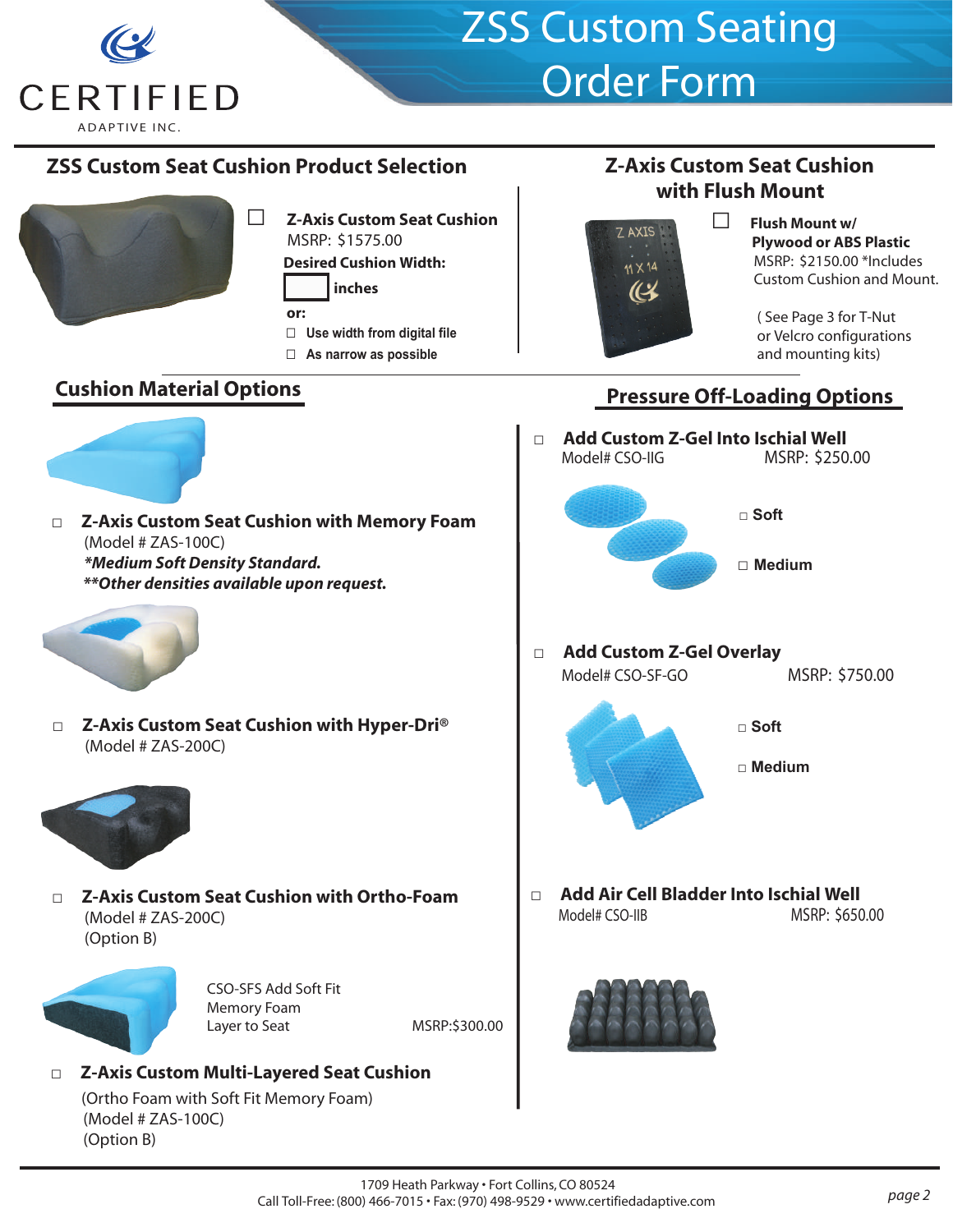

| <b>Flush Mount Seat Options</b>                                                                                                                                                                                                                                                                     |  |  |  |  |  |  |
|-----------------------------------------------------------------------------------------------------------------------------------------------------------------------------------------------------------------------------------------------------------------------------------------------------|--|--|--|--|--|--|
| <b>Z AXIS</b><br><b>Material Options (Choose one):</b><br>Fastener Options (Choose one):<br>1/2" Plywood<br>$\Box$<br>T-Nut Package<br>□<br><b>ABS Plastic</b><br>П<br>(See Below)<br>Velcro Tabs 2" Strips<br>$\Box$<br>(No T-Nuts)                                                                |  |  |  |  |  |  |
| T-Nut Configuration for Seat (choose one):<br>Two Columns w/ Three Rows<br><b>Four Corners</b>                                                                                                                                                                                                      |  |  |  |  |  |  |
| <b>:::</b><br>:::<br>$*T$ -Nut Size = $1/4 \times 20$<br>*Placement of T-Nuts:<br>1" Default from<br>top, bottom, and sides                                                                                                                                                                         |  |  |  |  |  |  |
| <b>Mounting Kits:</b><br>Flush Mount Kit 7/8"<br>Flush Mount Kit 1"<br>1" Drop Hook w/ Stops 7/8"<br>1" Drop Hook w/ Stops 1"<br>ப<br>ப<br>2" Drop Hook w/ Stops 7/8"<br>2" Drop Hook w/ Stops 1"<br>$\Box$<br>$\Box$<br>3" Drop Hook w/ Stops 7/8"<br>3" Drop Hook w/ Stops 1"<br>$\Box$<br>$\Box$ |  |  |  |  |  |  |
| <b>Additional Seat Cushion Options</b>                                                                                                                                                                                                                                                              |  |  |  |  |  |  |
| Flush Cut - Standard<br>MSRP: Included<br>$\Box$<br>Undercut Front of Cushion: Amount<br>MSRP: Included<br>$\Box$<br>Wedge Cushion to Desired Width<br>MSRP: Included<br>$\Box$<br><b>Rail Cuts:</b><br>MSRP: Included<br>$\Box$<br>inches   Depth of rails<br>Width between rails<br>inches        |  |  |  |  |  |  |
| Corner Notches (2" x 2" Standard)<br>MSRP: Included<br>$\Box$<br><b>Pelvic Seat Belt Notches</b><br>$\Box$<br>MSRP: Included<br>$\Box$ Standard<br>$\Box$ Mark at Midfit<br>$\Box$ Specify                                                                                                          |  |  |  |  |  |  |
| STB-200S Belt Guides Pass Through<br>MSRP: \$175.00<br>□<br>$\Box$ Mark at Midfit<br>$\Box$ Standard                                                                                                                                                                                                |  |  |  |  |  |  |
| <b>CSO-VHS Ventilation Holes</b><br>$\Box$<br>MSRP: \$250.00<br>$\Box$ Evenly Spaced<br>$\Box$ Mark at Midfit                                                                                                                                                                                       |  |  |  |  |  |  |
| <b>Adductor Options</b><br><b>CSO-RAD Adductor Reinforcement</b><br>MSRP: \$200.00 each<br>П                                                                                                                                                                                                        |  |  |  |  |  |  |
| $\Box$ Left<br>$\Box$ Right<br><b>Adductors As Molded</b><br>$\Box$<br>MSRP: Included                                                                                                                                                                                                               |  |  |  |  |  |  |
| <b>Abductor Options</b>                                                                                                                                                                                                                                                                             |  |  |  |  |  |  |
| <b>CSO-RAB Abductor Reinforcement</b><br>$\Box$<br>MSRP: \$200.00 each<br>$\Box$ Right<br>$\Box$ Left                                                                                                                                                                                               |  |  |  |  |  |  |
| Abductors As Molded<br>MSRP: Included<br>$\Box$<br>" Extend<br>Abductors: Increase<br>" Decrease<br>1700 Heath Barkways Fert Collins CO 80534                                                                                                                                                       |  |  |  |  |  |  |

1709 Heath Parkway · Fort Collins, CO 80524 Call Toll-Free: (800) 466-7015 • Fax: (970) 498-9529 • www.certifiedadaptive.com *page 3*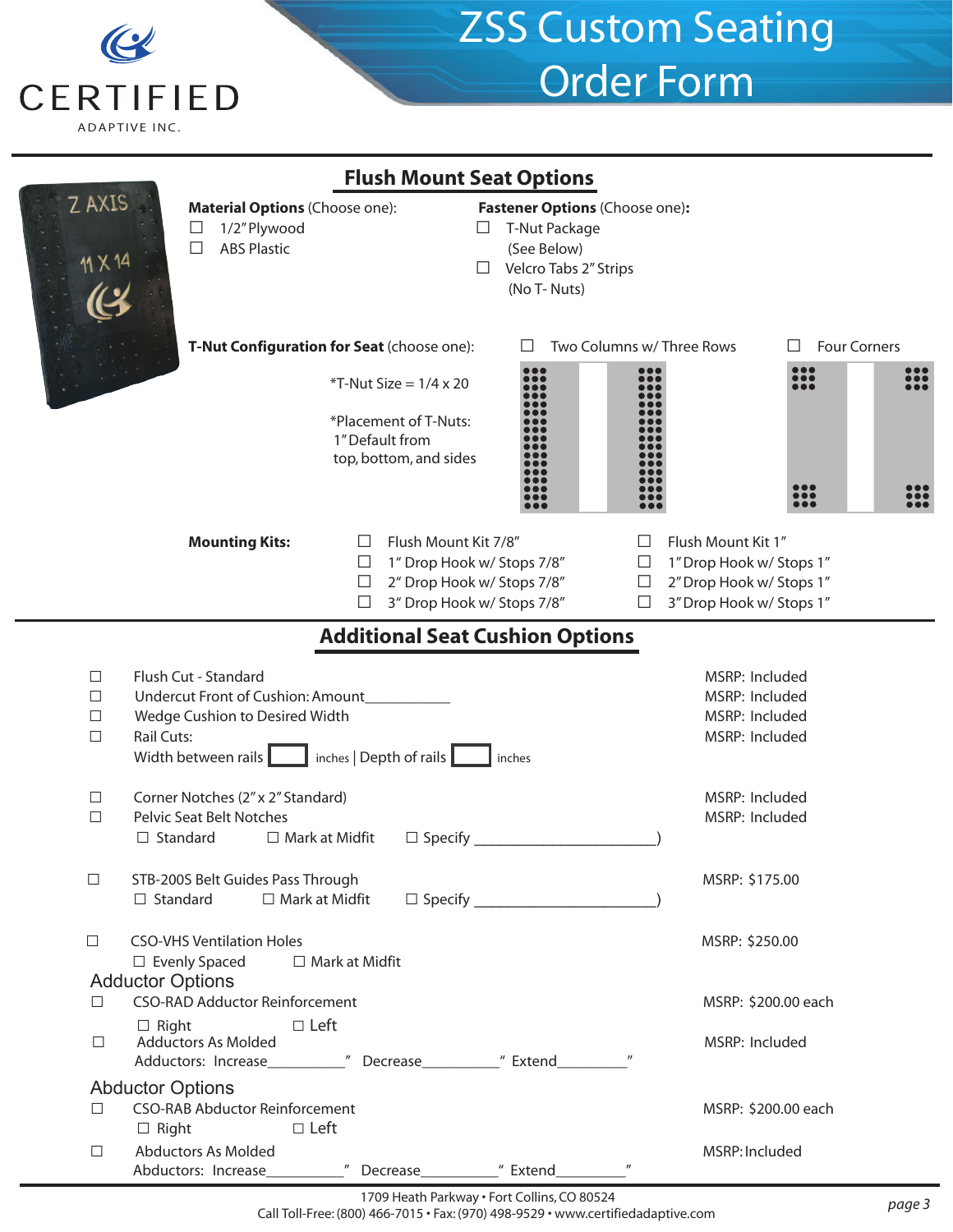

### **ZSS Custom Back Product Selection**



**□ZSS Custom Back** MSRP: \$1850.00 (Model # ZSS-100C)  *Direct Carved Foam Back*

#### **Desired Back Width: inches or: □ Use width from digital file**

**□ As narrow as possible**

### **ZSS Custom Back with Flush Mount**



#### **□ Flush Mount w/ Plywood or ABS Plastic**  MSRP: \$2150.00 \*Includes Custom Back and Mount.

 (See Page 5 for T-Nut or Velcro configurations and mounting kits)

## **Custom Back Material Options**

### **□ ZSS Custom Back with Hyper-Dri**  (Model # ZSS-100C) (Option A)



### **□ ZSS Custom Back with Ortho Foam**  (Model # ZSS-100C) (Option B)



**□ ZSS Custom Back with Multi-Layered Foam**  (Model # ZSS-100C) (Option C) CSO-SFB Add Soft Fit

Memory Foam Layer to Back MSRP:\$300.00

## **Back Preferences**

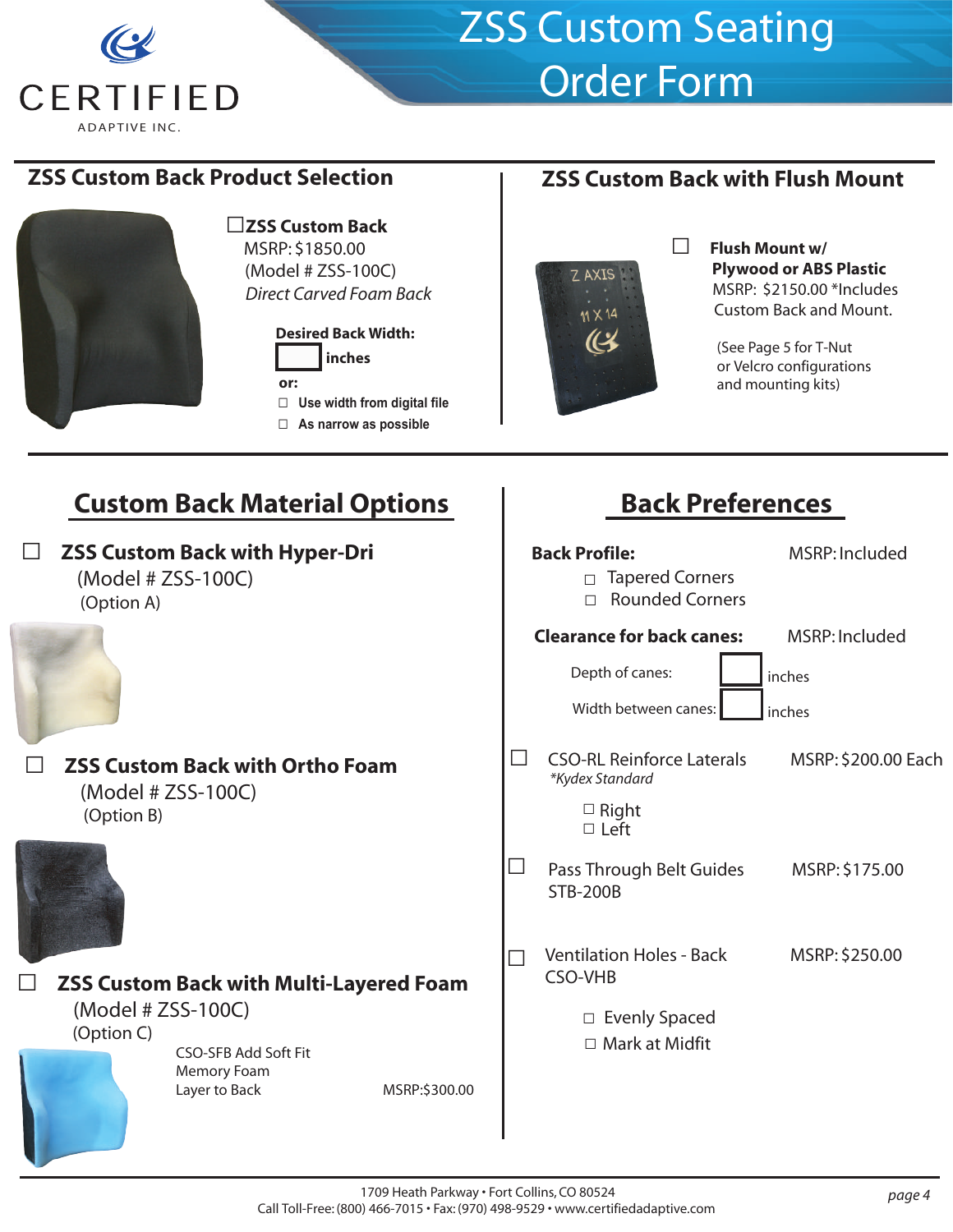

Z AXIS

## ZSS Custom Seating Order Form

|                                                                                      | <u>FIUSII MUUIIL DALK UPUUIIS</u>                                                                                                                                   |                                                                                                        |                                                                                                                      |  |
|--------------------------------------------------------------------------------------|---------------------------------------------------------------------------------------------------------------------------------------------------------------------|--------------------------------------------------------------------------------------------------------|----------------------------------------------------------------------------------------------------------------------|--|
| Material Options (choose one):<br>1/2" Plywood<br>$\perp$<br><b>ABS Plastic</b><br>□ | $\Box$<br>⊔                                                                                                                                                         | Fastener Options (Choose one):<br>T-Nut Package<br>(See Below)<br>Velcro Tabs 2" Strips<br>(No T-Nuts) |                                                                                                                      |  |
|                                                                                      | T-Nut Configuration for Back (choose one):                                                                                                                          | $\Box$ Two Columns w/ Three Rows $\Box$ Four Corners                                                   |                                                                                                                      |  |
|                                                                                      | $*T$ -Nut Size = 1/4 x 20                                                                                                                                           |                                                                                                        |                                                                                                                      |  |
|                                                                                      | *Placement of T-Nuts:<br>1" Default from<br>top, bottom, and sides                                                                                                  |                                                                                                        |                                                                                                                      |  |
|                                                                                      |                                                                                                                                                                     |                                                                                                        |                                                                                                                      |  |
| <b>Mounting Kits:</b>                                                                | Flush Mount Kit 7/8"<br>$\Box$<br>$\Box$ 1" Drop Hook w/ Stops 7/8"<br>2" Drop Hook w/ Stops 7/8"<br>$\Box$<br>3" Drop Hook w/ Stops 7/8"<br>$\Box$<br>$\perp$<br>П | $\Box$<br>$\Box$<br>ZSS-SP Shear Plate Mount for Power Wheelchair MSRP: \$400.00                       | Flush Mount Kit 1"<br>$\Box$ 1" Drop Hook w/ Stops 1"<br>$\Box$ 2" Drop Hook w/ Stops 1"<br>3" Drop Hook w/ Stops 1" |  |
|                                                                                      | <b>Headrest Options</b><br>T-Nut Configuration for Headrest (choose one):                                                                                           |                                                                                                        |                                                                                                                      |  |
| Standard<br>$\mathsf{L}$                                                             |                                                                                                                                                                     | $5 \times 5$ (1" Spacing)                                                                              |                                                                                                                      |  |
|                                                                                      |                                                                                                                                                                     |                                                                                                        |                                                                                                                      |  |

**Flush Mount Back Options**



 $*T-Nut Size = 1/4 \times 20$ 

 \*Standard Placement of T-Nuts: 1 pair at 1 7/8" from Center 1 pair at 2" from Center







**□** Other *(draw configuration)*



**□** HRMP - 120 Provide and Install Universal Headrest Plate MSRP: \$130.00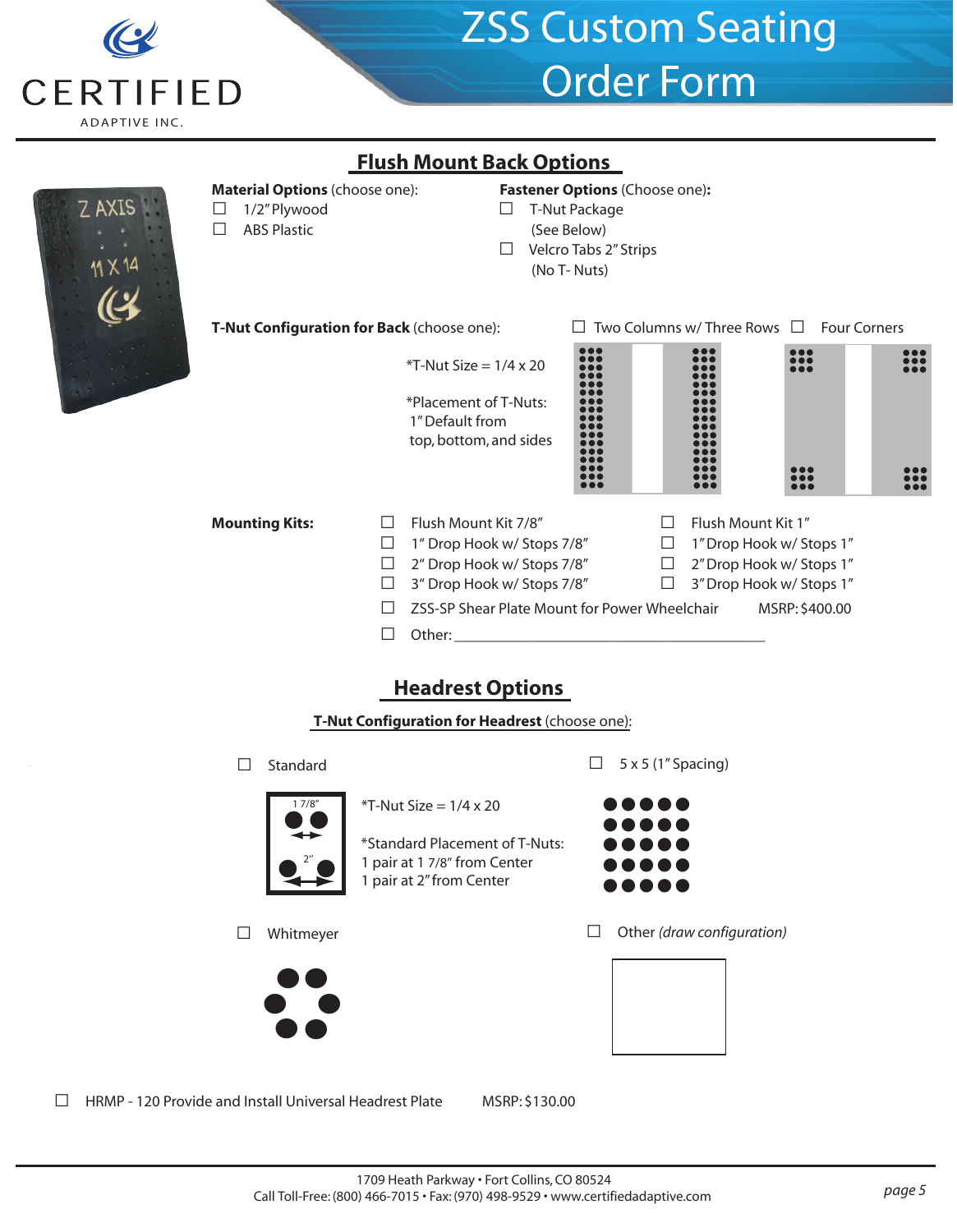

#### **Mid Fit Option**



**□ Check / Mid Fit Back** (ZAB-CHK) (MSRP: 250.00)

#### **□ Check / Mid Fit Seat**

(ZAS-CHK) (MSRP: 250.00)

> Checking either Mid Fit Back or Mid Fit Seat identifies that you would like to recieve the back, seat, or both without a cover for intial fit, before final fabrication.

#### **□ ZSS Seat and Back**

Checking this allows us to know you would like your ZSS seat and back seperately.

#### **ZSS Combined Package**

#### **□ ZSS Combined Package**

 Checking this allows us to know you would like your ZSS seat and back configured into a single system. Please select **STP - 100 | STP-300 or BIA-100 | BIA - 200** below and your system will be configured into the single system using the selected method.

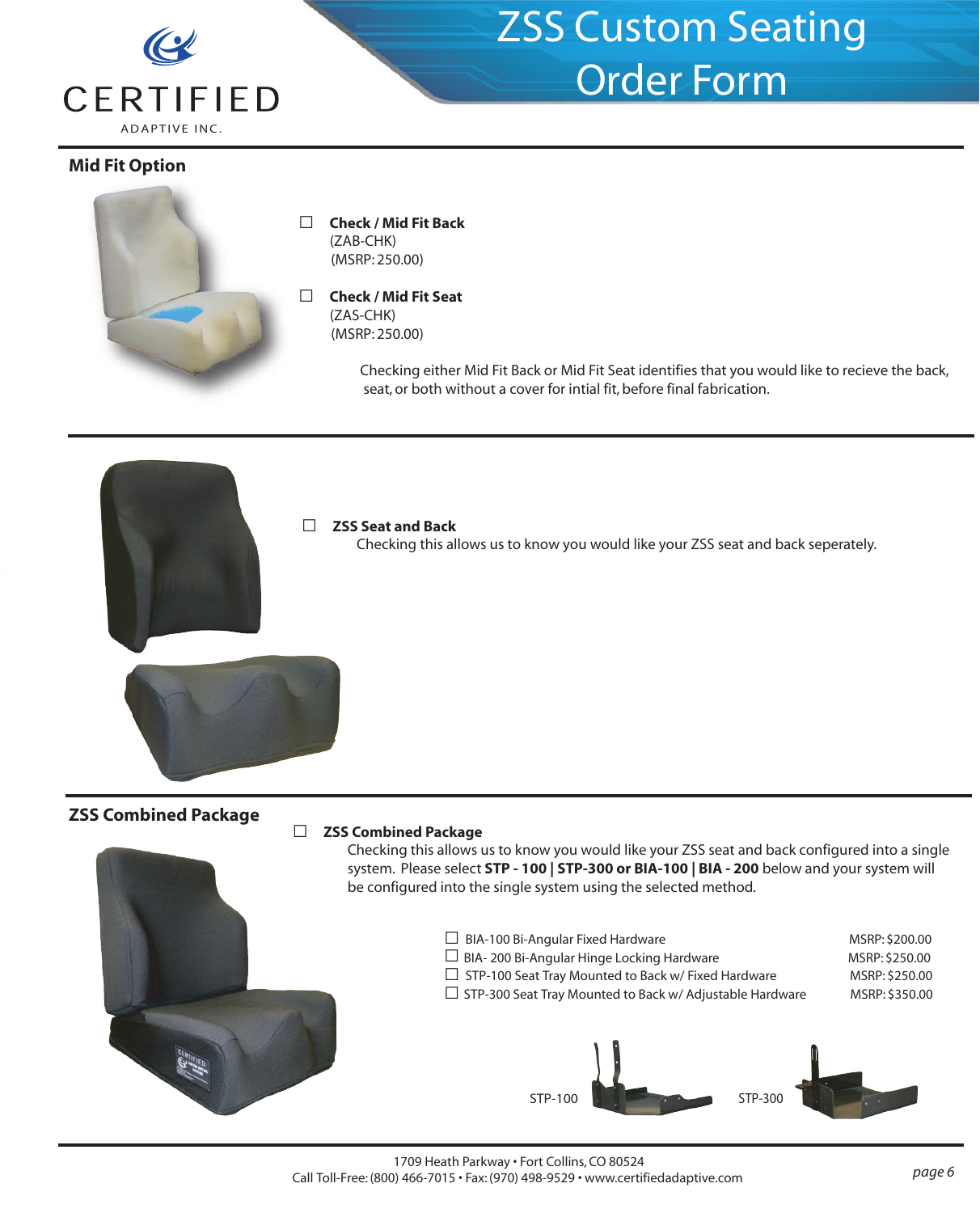|                                          | <b>ZSS Custom Seating</b>                                                                                                                                                                      |                                                                      |
|------------------------------------------|------------------------------------------------------------------------------------------------------------------------------------------------------------------------------------------------|----------------------------------------------------------------------|
| <b>CERTIFIED</b><br><b>ADAPTIVE INC.</b> | <b>Order Form</b>                                                                                                                                                                              |                                                                      |
| <b>Cover Options</b>                     | Mesh Ventilated Fabric/Waffle (default cover material) (black)<br>$\Box$<br>Standard<br>$\Box$<br>Reverse/Fabric Side Up                                                                       | Included                                                             |
| ⊔<br>$\Box$<br>⊔<br>П                    | <b>Standard Neoprene (Black)</b><br>Airprene (Ventilated Neoprene) (Black)<br>Lycra<br><b>Dartex</b><br>П<br>Standard<br>Reverse/Fabric Side Up<br>⊔                                           | Included<br>Included<br>Included<br>Included                         |
| $\Box$                                   | No Cover                                                                                                                                                                                       | Quoted                                                               |
| ⊔<br>П                                   | CSO-CVF - Addtional Cover for Full Seating System<br>CSO-CVB - Addtional Cover for Back Only<br>$\Box$<br>CSO-CVS - Addtional Cover for Seat Only<br>⊔<br>CSO-IC - Incontinence Cover for Seat | MSRP: \$600.00<br>MSRP: \$300.00<br>MSRP: \$300.00<br>MSRP: \$300.00 |
| $\Box$                                   | Embroider Name on Seating System                                                                                                                                                               | Included                                                             |
| <b>Additional Options</b> □<br>□         | CSO-SF-GO Add Z-Gel Overlay to Back<br>CSO-SF-GO Add Z-Gel Overlay to Seat                                                                                                                     | MSRP: \$750.00<br>MSRP: \$750.00                                     |
| □                                        | CSO-SFB Add Soft Memory Foam Layer for Soft Fit Back<br>$\Box$<br>CSO-SFS Add Soft Memory Foam Layer for Soft Fit Seat                                                                         | MSRP: \$300.00<br>MSRP: \$300.00                                     |
| $\Box$                                   | CSO-HDB Add Hyper-Dri Layer for Soft Fit Back<br>CSO-HDS Add Hyper-Dri Layer for Soft Fit Seat<br>□                                                                                            | MSRP: \$300.00<br>MSRP: \$300.00                                     |
|                                          | CSO-SB Add Soft Spot Padding w/ Z-Gel - Back (Specify Area<br>⊔<br>CSO-SS Add Soft Spot Padding w/ Z-Gel - Seat (Specify Area______________________<br>$\Box$                                  | MSRP: \$250.00<br>MSRP: \$250.00                                     |
|                                          | CSO-SIS - Silicone Seal Soft Fit System<br>□                                                                                                                                                   | MSRP: \$250.00                                                       |
| $\Box$                                   | CSO-TRF Transfer Existing Seating System to New Wheelchair Base<br>Other (Specify_<br>□                                                                                                        | MSRP: \$450.00<br>MSRP: Quote                                        |
|                                          | SSP-100 Provide Solid Seat Pan<br>SSP-110 Provide and Install Solid Seat Pan<br>$\perp$                                                                                                        | MSRP: \$200.00<br>MSRP: \$250.00                                     |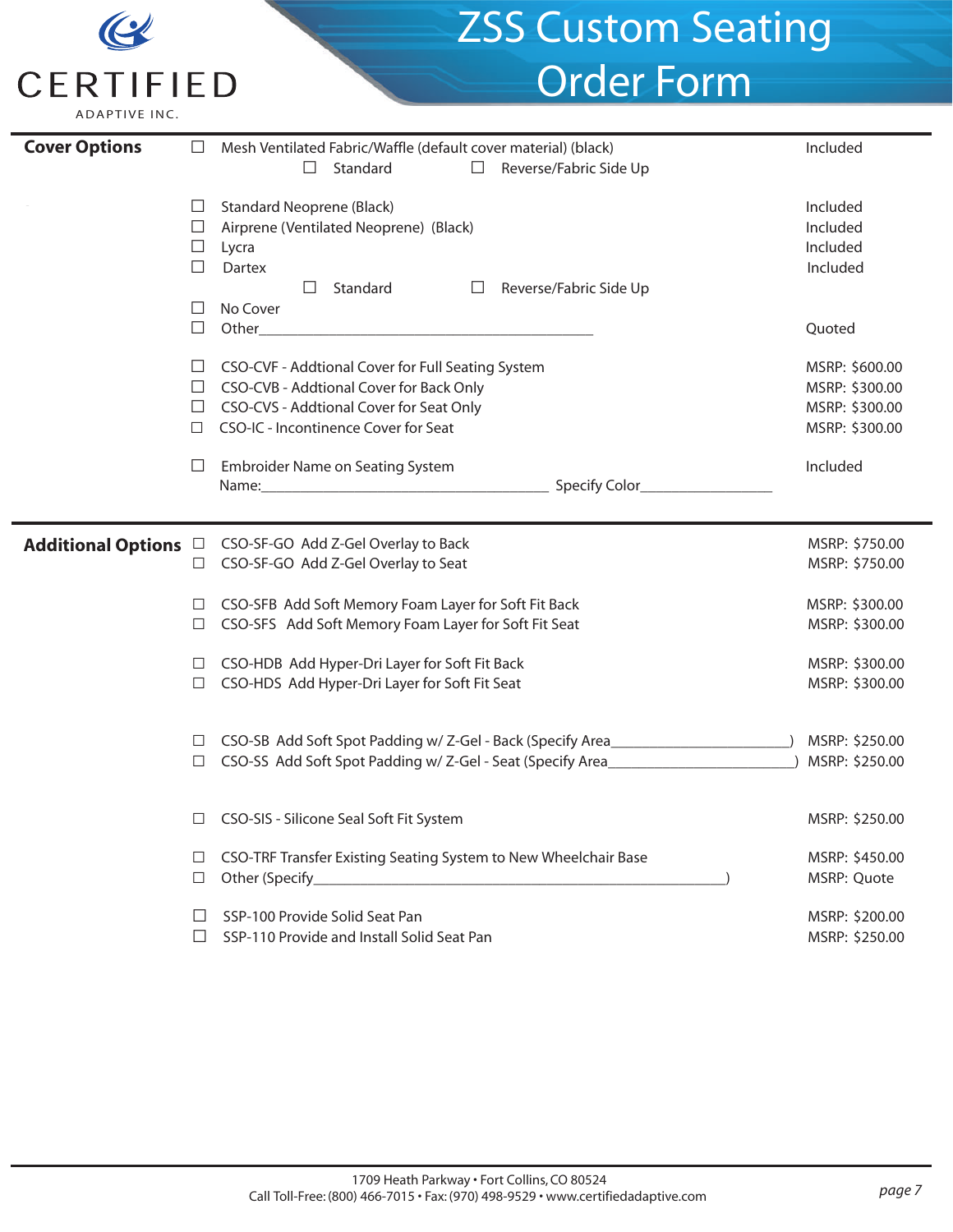

### **Headrest Options**

| $\Box$ | HRMP-100 Provide Headrest Mount & Plate                                         | MSRP: \$80.00  |
|--------|---------------------------------------------------------------------------------|----------------|
| $\Box$ | HRMP-110 Provide & Install Headrest Mount & Plate                               | MSRP: \$130.00 |
| $\Box$ | HRMP-120 Install Only Headrest Mount & Plate (parts provided by dealer)         | MSRP: \$50.00  |
| $\Box$ | HR-100 Provide Headrest with Mounting Hardware                                  | MSRP: \$525.00 |
| $\Box$ | HR-110 Provide & Install Headrest with Mounting Hardware                        | MSRP: \$575.00 |
| $\Box$ | HR-120 Install Only Headrest with Mounting Hardware (parts provided by dealer)  | MSRP: \$50.00  |
| $\Box$ | FHS-100 Provide Full Head Support with Mounting Hardware                        | MSRP: \$525.00 |
| $\Box$ | FHS-110 Provide & Install Full Head Support with Mounting Hardware              | MSRP: \$575.00 |
| $\Box$ | FHS-120 Install Only Full Head Support with Hardware (parts provided by dealer) | MSRP: \$50.00  |
| П      | HRC-100 Fabricate Custom Headrest from Mold/Scan                                | MSRP: \$950.00 |
| $\Box$ | Provide Track Hardware for Headrest                                             | MSRP: Quote    |
| □      | $^{\prime\prime}$<br>Provide Headrest Shim                                      | MSRP: Quote    |

#### **Harness & Belts**

| ⊔                        | CH-100 Provide Chest Harness (Specify Style                       | MSRP: \$175.00 |
|--------------------------|-------------------------------------------------------------------|----------------|
| ⊔                        | CH-110 Provide & Install Chest Harness (Specify Style ____        | MSRP: \$225.00 |
| Ш                        | CH-120 Install Only Chest Harness (Provided by dealer)            | MSRP: \$50.00  |
| Ш                        | CHG-100 Provide Shoulder Harness Guides Only                      | MSRP: \$85.00  |
| $\Box$                   | CHG-100 Provide & Install Shoulder Harness Guides                 | MSRP: \$135.00 |
|                          | CHG-120 Install Only Shoulder Harness Guides (provided by dealer) | MSRP: \$50.00  |
| $\overline{\phantom{a}}$ | STB-100 Provide Traditional Seat Belt (2-Point)                   | MSRP: \$45.00  |
| $\Box$                   | STB-110 Provide & Install Traditional Seat Belt (2-Point)         | MSRP: \$95.00  |
| L                        | STB-120 Install Only Traditional Seat Belt (2-Point)              | MSRP: \$50.00  |
| П                        | PB-100 Provide Padded Pelvic/Seat Belt                            | MSRP: \$ 65.00 |
| H                        | PB-100 Provide and Install Padded Pelvic/Seat Belt                | MSRP: \$115.00 |
|                          | PB-100 Install Only Padded Pelvic/Seat Belt (provided by dealer)  | MSRP: \$ 50.00 |
| $\overline{\phantom{a}}$ | ASP-100 Abdominal Support Panel (Anterior Support Panel)          | MSRP: \$350.00 |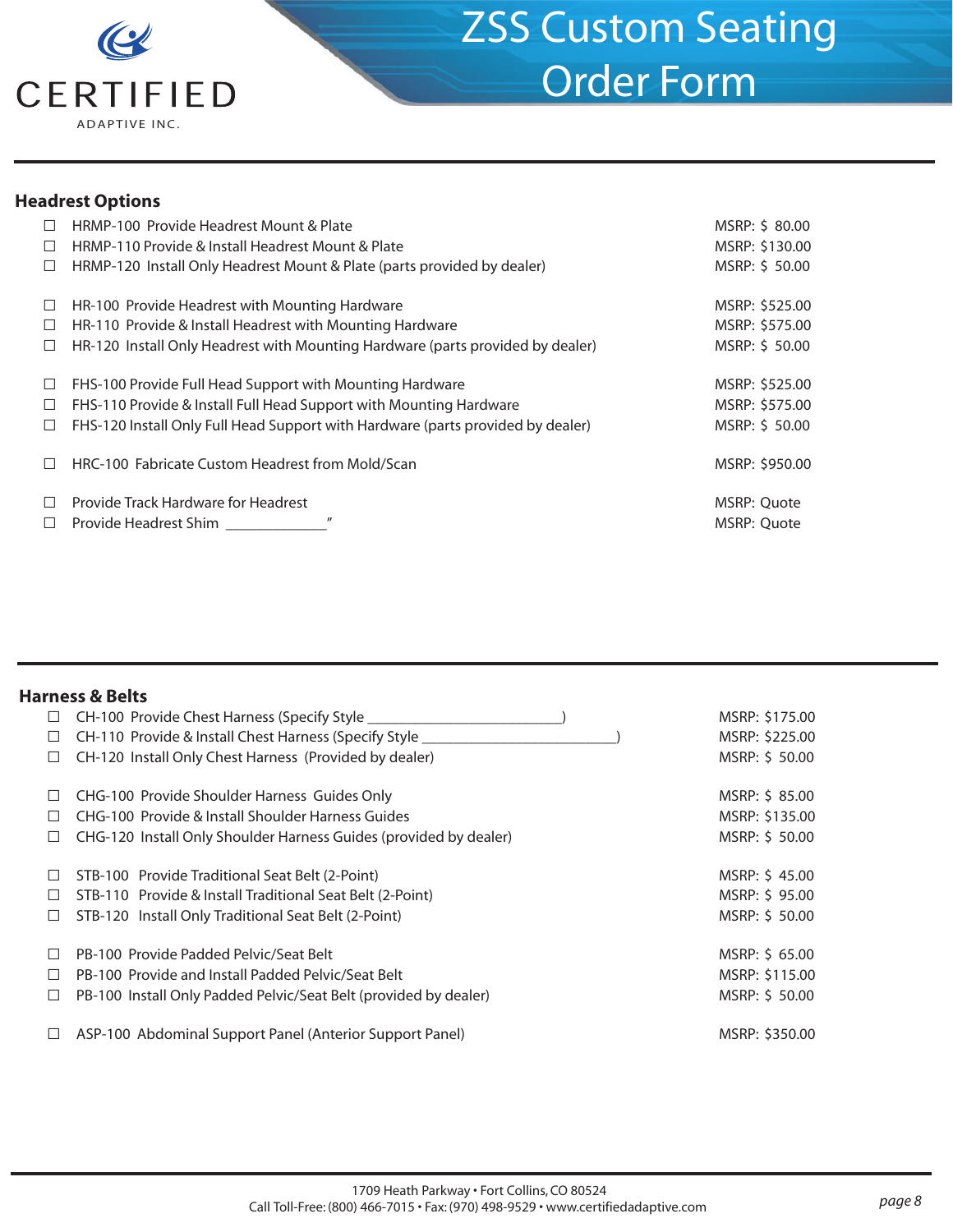

#### **Custom Arm Trough (By Measurement)**

- □ AT-100C Custom Arm Trough with Hardware Installed MSRP: \$250.00
	- **□** Right
	- **□** Left
	- **□** Both

*\*Provide Measurements for Custom Arm Trough:*

#### **CT-100 Custom Tray**



\_\_\_\_\_\_\_\_\_\_\_\_\_\_\_\_\_\_\_\_\_\_\_\_\_\_\_\_\_\_\_\_\_\_\_\_\_\_\_\_\_\_\_\_\_\_\_\_\_\_\_\_\_\_\_\_\_\_\_\_\_\_\_\_\_\_\_\_\_\_\_\_\_\_\_\_\_\_\_\_\_\_\_\_\_\_\_\_\_\_\_\_\_

\_\_\_\_\_\_\_\_\_\_\_\_\_\_\_\_\_\_\_\_\_\_\_\_\_\_\_\_\_\_\_\_\_\_\_\_\_\_\_\_\_\_\_\_\_\_\_\_\_\_\_\_\_\_\_\_\_\_\_\_\_\_\_\_\_\_\_\_\_\_\_\_\_\_\_\_\_\_\_\_\_\_\_\_\_\_\_\_\_\_\_\_\_

- **□** Left
- □ FB-100C Custom Foot Box Full Foot MSRP: \$435.00

#### **Footbox Measurements:**



#### **Shoe Holders**

- □ SHH-100 Shoe Holders MSRP: \$ 85.00
- 
- □ SHH-110 Shoe Holders Installed MSRP: \$135.00<br>□ SHH-100 Shoe Holders Install Only NSRP: \$55.00 □ SHH-100 Shoe Holders Install Only